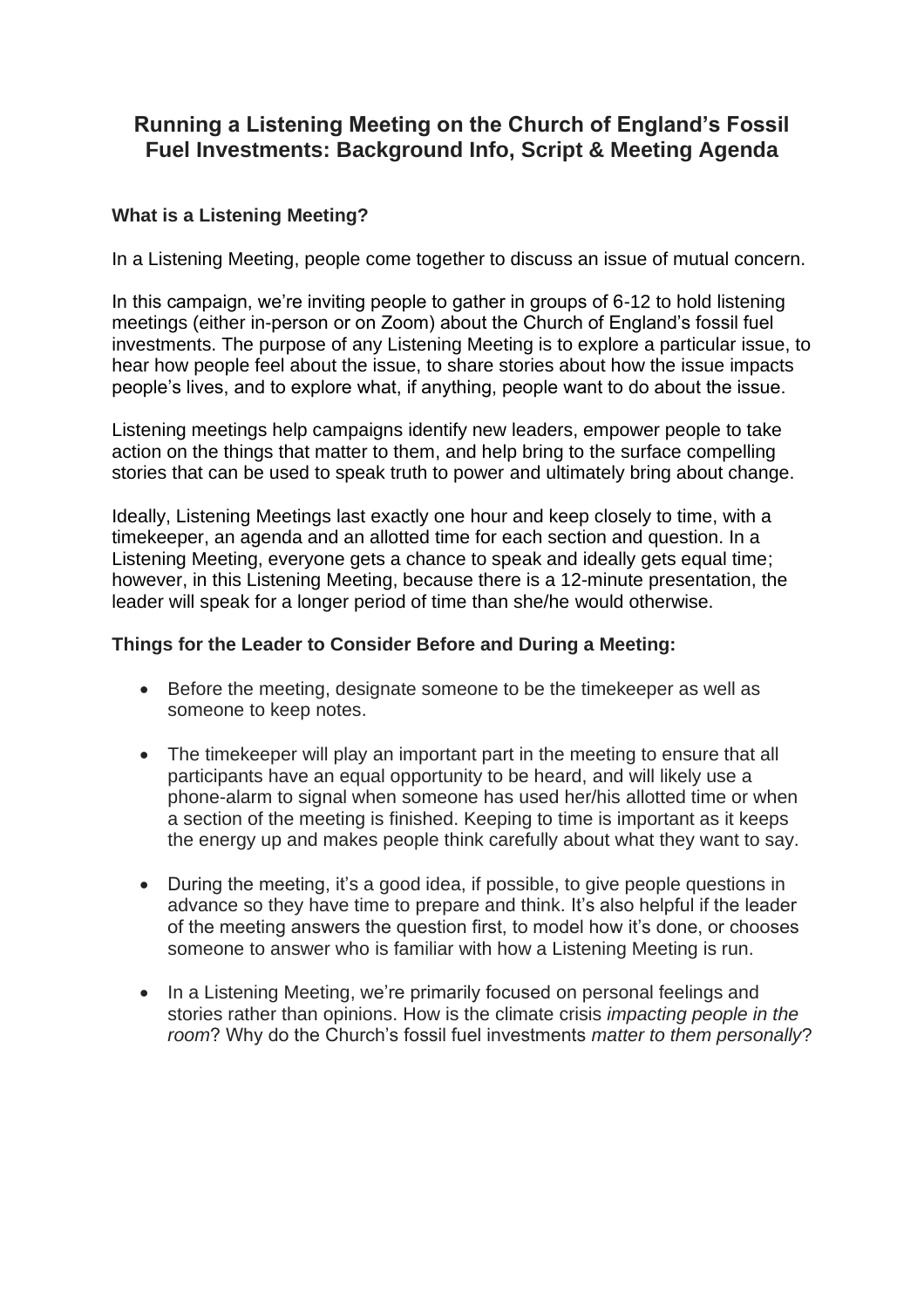## **Meeting Agenda and Script**

(Meeting Begins)

**Leader**: Welcome to our Listening Meeting about the Church of England's investments in fossil fuels. I've invited each of you here today because I know you either have an interest in this exact topic, are curious to know what more the Church might do to tackle climate change or are interested in climate issues more generally.

Today's meeting will last exactly 1 hour, and I've asked (X) to be our timekeeper.

Each part of today's meeting is timed, and to ensure that everyone gets an equal amount of time to speak, we're even going to put a time-limit on our answers. If you go over time, (X's) alarm will sound; if you hear the alarm, just finish what you're saying. X will also buzz me if I take too long on a given section or go on a bit!

We're going to begin in a minute with an opening 'rounds question', and we'll have (30 or 60 seconds; 30 seconds if there are 9+ people in the meeting, 60 seconds if 8 people or fewer) to answer. For the 'rounds question', I want each of you to give your name, your church affiliation (if applicable) and what your interest is in today's topic.

Today's meeting follows a pre-set agenda. We'll begin with the rounds question I just mentioned. Then there will be a 12-minute presentation where I'll take us through a PowerPoint that gives us some background on our topic. After the PowerPoint, we'll come to the longest section of our meeting: a 25-minute discussion where I'll ask another 'rounds question' related to the presentation, after which, we'll have a more free-flowing discussion. To finish, we'll have two final 'rounds questions' where I'll ask if you want to do anything about what you've heard today, and/or meet again.

Let's begin with our Opening 'rounds question'

**1. Opening 'Rounds' (10 minutes)**: Each person present should give her/his name, church affiliation (if any) and why she/he wanted to participate in this listening meeting today – 'what is your personal interest in this topic?'

Leader should answer these questions first to model what we're looking for.

(30 seconds if 9+ people; if 8 people or less, 60 seconds per person)

"I'm going to go through a presentation now on the Church of England's fossil fuel investments. As I go through this, I want you to be thinking about how this makes you feel and also how the church's investments impact you or people you know"

**2. Presentation (10-12 minutes)**: Fossil fuel companies and the Church of England's investment in them (PowerPoint and notes provided by Operation Noah – while many of the slides are self-explanatory, there are also notes under certain slides that the leader can read out and use as a script if helpful. The PowerPoint is available to download at [brightnow.org.uk/resources\)](https://brightnow.org.uk/resources/)